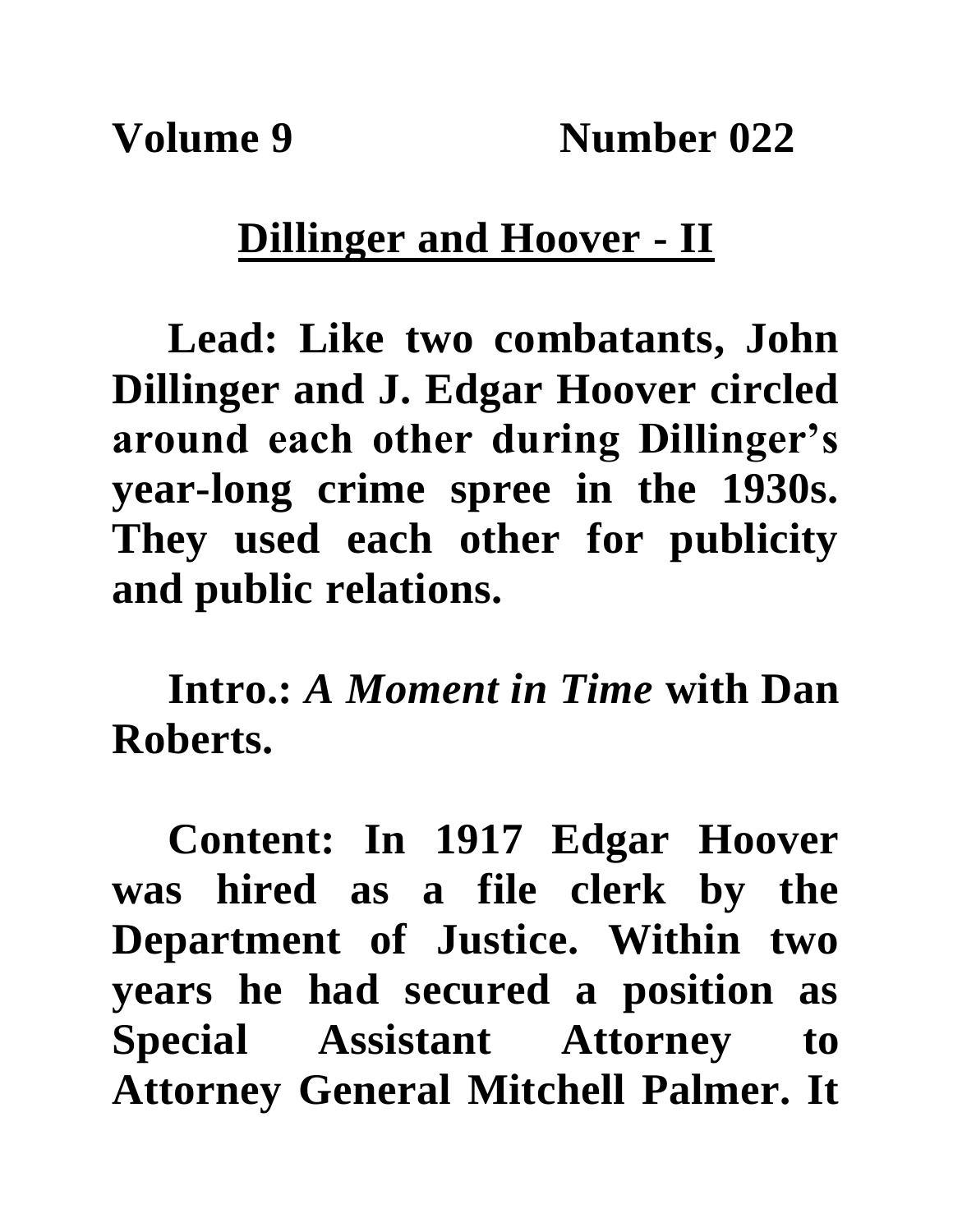**was in this capacity that Hoover oversaw deportations and arrests of many Bolsheviks during the Red Scare of the 1920s. By 1924 he was temporary head of the Bureau of Investigation and was confirmed several months later. Gradually, Edgar Hoover transformed the agency into a professional powerhouse. Agents were recruited on the basis of merit, the world's largest fingerprint file assisted in the apprehension of criminals, the FBI labs provided law enforcement agencies with world class forensic assistance, and the FBI National Academy trained top cops from around the country.**

**Yet, there was a dark side to J.**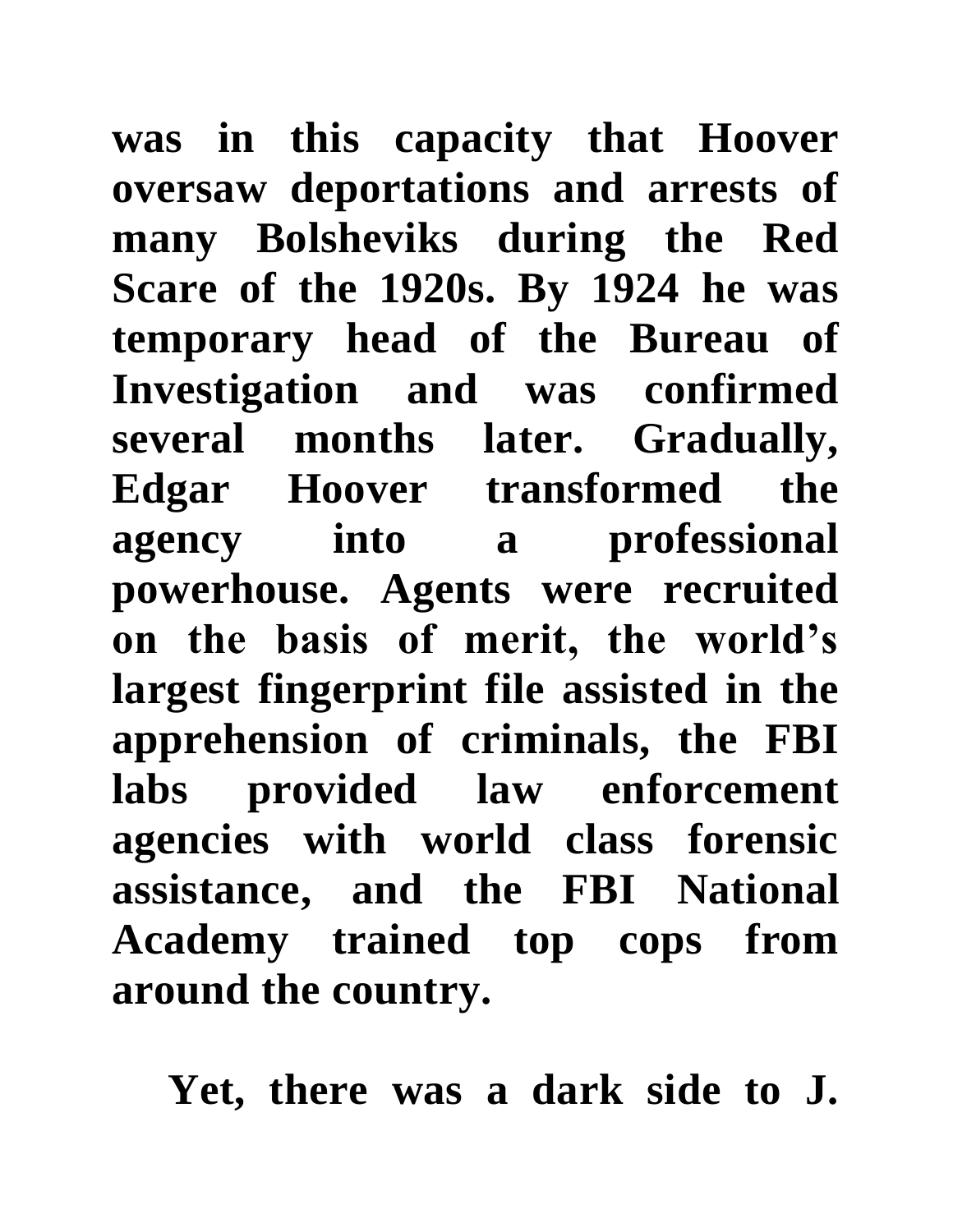**Edgar Hoover. He had an obsession with radical groups and pursued them with only token regard for first amendment rights. He led the FBI in attacks on individual criminals, such as John Dillinger, but after the repeal of prohibition in the 1930s, left organized crime almost to its own devices, uninvestigated by the FBI. Dillinger, one of the first to receive designation as "Public Enemy Number One," was a useful way of attracting attention to the FBI's work and to Hoover's heroic leadership. He kept a death mask of the bank robber on his office wall for the rest of his life, but their rivalry was an artifice, a means of attracting support for the FBI and its leader.**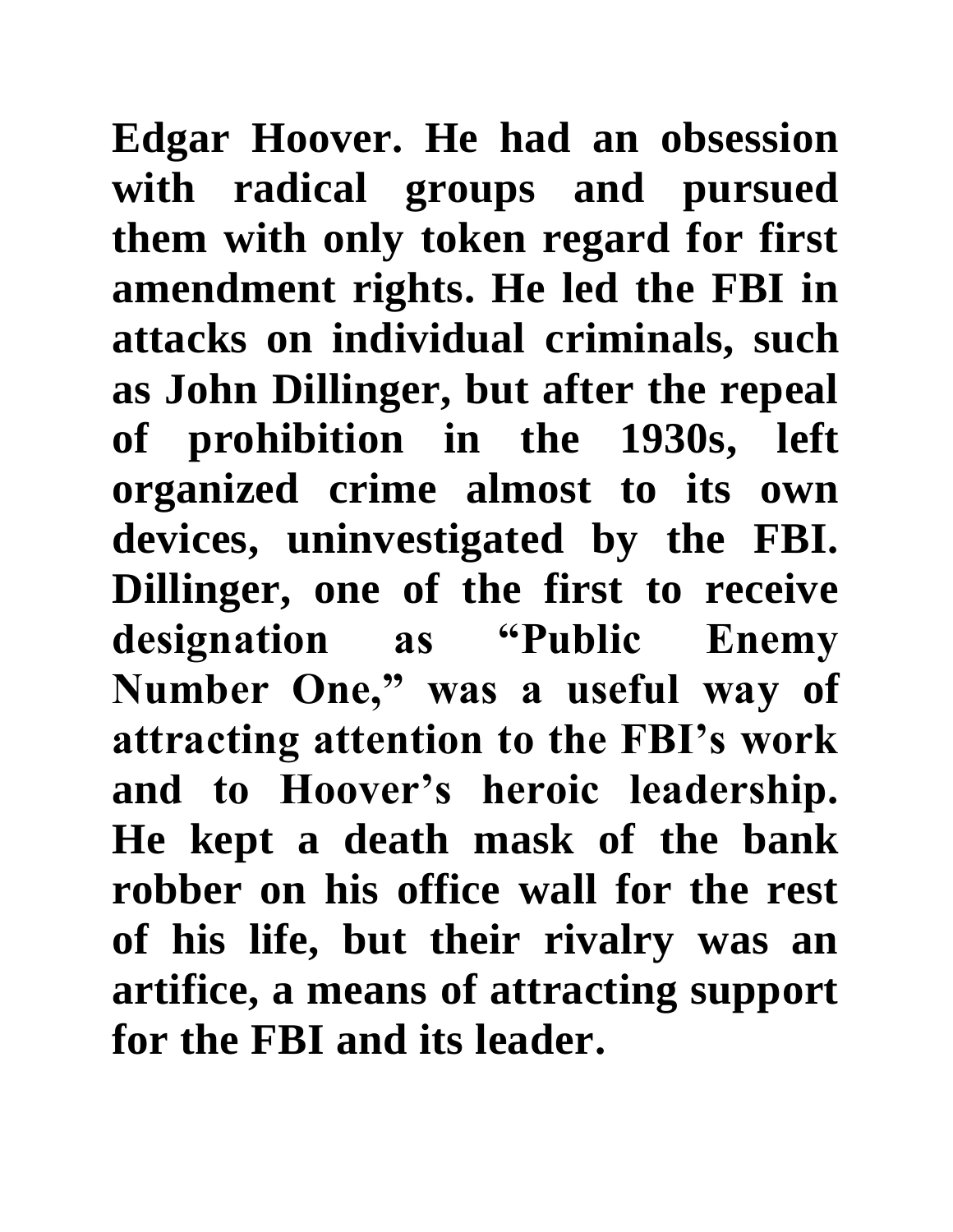## **At the University of Richmond, this is Dan Roberts.**

## **Resources**

- **Demaris, Ovid.** *The Director***. New York, NY: Harper & Row, Publishers, Inc., 1975.**
- **Ellis, Mark, "J. Edgar Hoover and the `Red Summer' of 1919,"** *The Journal of American Studies***. Vol. 28, (April 1994): 39 - 59.**
- **Floyd, Craig W. and Helms, Kelley Lang, ed.** *To Serve and Protect***. Paducah, KY: Turner Publishing Company, 1995.**
- **Girardin, G. Russell and Helmere, William J.** *Dillinger, The Untold Sto***ry. Indianapolis, IN: Indiana University Press, 1994.**
- **Klungness, Elizabeth. "The Lookout."** *American Heritage***. Vol. 48, (April 1997): 35 - 37.**
- **Miller, Jim. "A Flawed Law-and-Order Hero: New Light on a Crimefighter's Life - and Obsessions,"** *Newsweek***, 16 March 1987, 74.**
- **Nash, J. Robert.** *The Dillinger Dossier***. Highland Park, I: December Press, 1970.**
- **Sorel, Nancy Caldwell. "First Encounters: J. Edgar Hoover and Emma Goldman,"** *The Atlantic Monthly***. Vol. 271, (January 1993): 105**